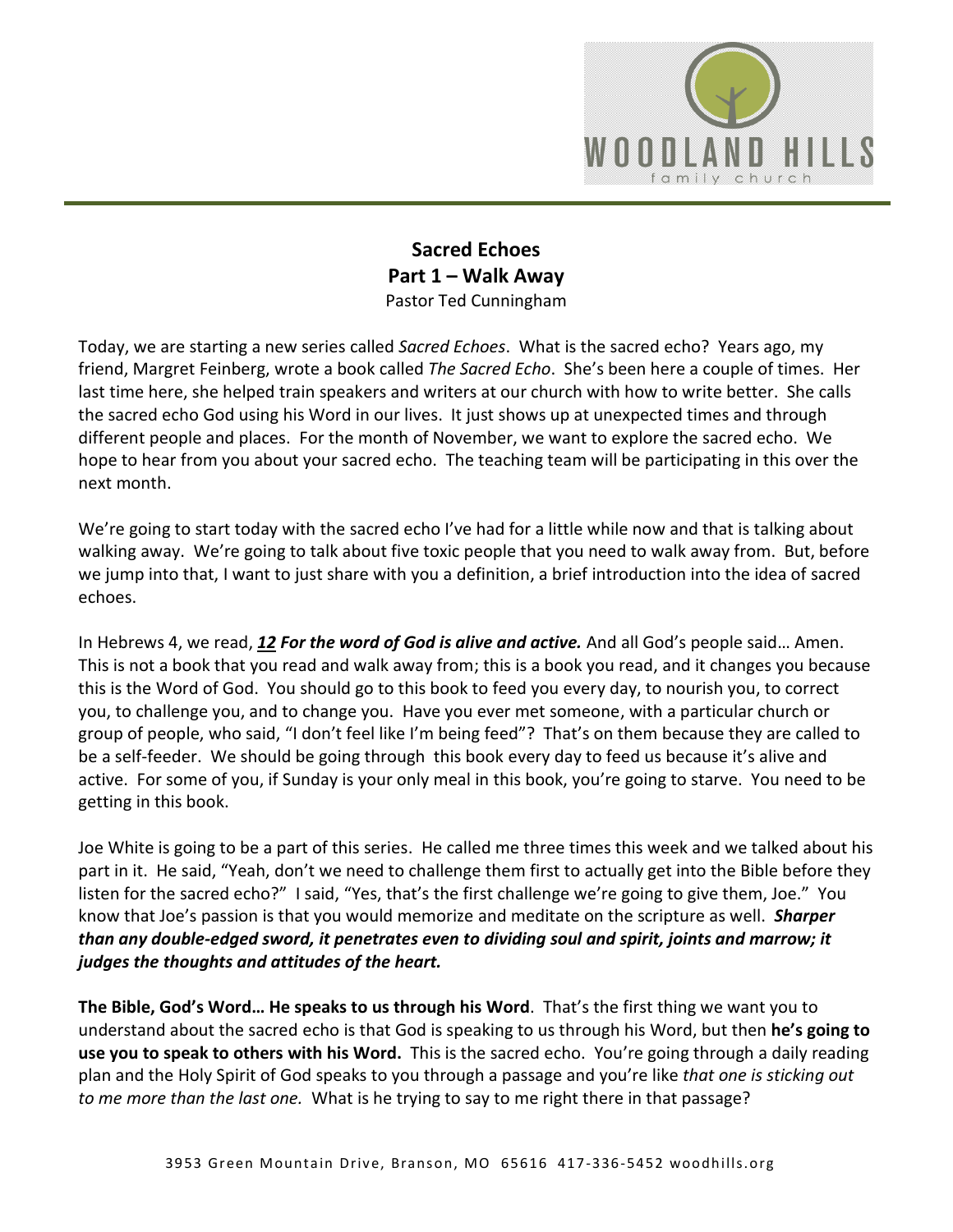Then you go to work and someone says, "I read that too and here's the thought that I have…" You start talking about it and then someone comes along that you're able to share it with in their situation. You're like, "I read something today…" This is the sacred echo.

The sacred echo is then on your lunch break, you go to a Branson Craft Mall. You walk in and there's the passage on Booth 183. You're like, "What!?" This is where it starts getting eerie. But God brings his Word to you all throughout the day. And then you go over to your parents' house and they have the cat calendar hanging on the refrigerator and you see the cat calendar and you're like, "No way!" There it is again, the sacred echo**.** 

**So, God uses you to speak his Word to others. But he also uses others to speak his Word to you.** Today, I want to share with you… It's a very difficult message for me. I made a big mistake this week. I'm supposed to have the notes done every week by 10:00 on Friday. That's when I send them to Katie and she turns them into all of the stuff that you see on the screen. I sent her the notes because God needs to be done speaking to me at 10:00 am, Friday morning. This is how it's supposed to work.

I made a big mistake because at 10:00 on Friday, I drove six hours to Des Moines, Iowa, and drove home yesterday afternoon from that event for another six hours. My friend, Gary Thomas, who wrote the book, *Sacred Marriage*, just came out with the book *When to Walk Away: Finding Freedom from Toxic People.* Because there are not a lot of exciting things to look at between Branson and Des Moines, Iowa, I texted Gary and said, "I'm going to listen to your book, which is over 11 hours, on audible the whole way up and the whole way back." You can only count so many hawks between here and Des Moines which is usually my activity while driving. God really ministered… The sacred echo jumped out of Gary's book and I wrote all sorts of notes and it's why I'm standing up here with them because I was still writing stuff on Friday night in the hotel and then Saturday over coffee and then yesterday and this morning as the sacred echo is still going.

But how do we walk away from toxic people? It's not just when to walk away and who you need to walk away from; it's how to walk away. Some of you have toxic people in your life right now that you need to walk away from. But I want to make sure we understand the tension with this today. We're talking about walking away, not writing off. You've heard me quote this many times because it's clear for us in biblical community and in the church. Timothy Keller puts it this way: "*Christians in community are to never give up on one another, never give up on a relationship, and never write off another believer."* The tension is the scripture also calls us to walk away, do not associate, cut off fellowship, have nothing to do with. How do you do that without writing someone off.

This week, and how God has ministered to me through his Word and through Gary… He shares throughout his book over 24 times in the four gospels where Jesus walks away from someone or someone walks away from him and he doesn't chase after them. And as he shared… I share the same heart that Gary has. I have a high value of marriage. We're always preaching around here that marriages can be saved, your marriage can be saved and yet, at the same time, we understand that some marriages in here are toxic and will end in divorce. That's a tension I don't think we'll ever resolve or that will ever be fixed. We have to live in that. We're still going to see marriage as highly valuable, we're still going to fight for marriage, but we also…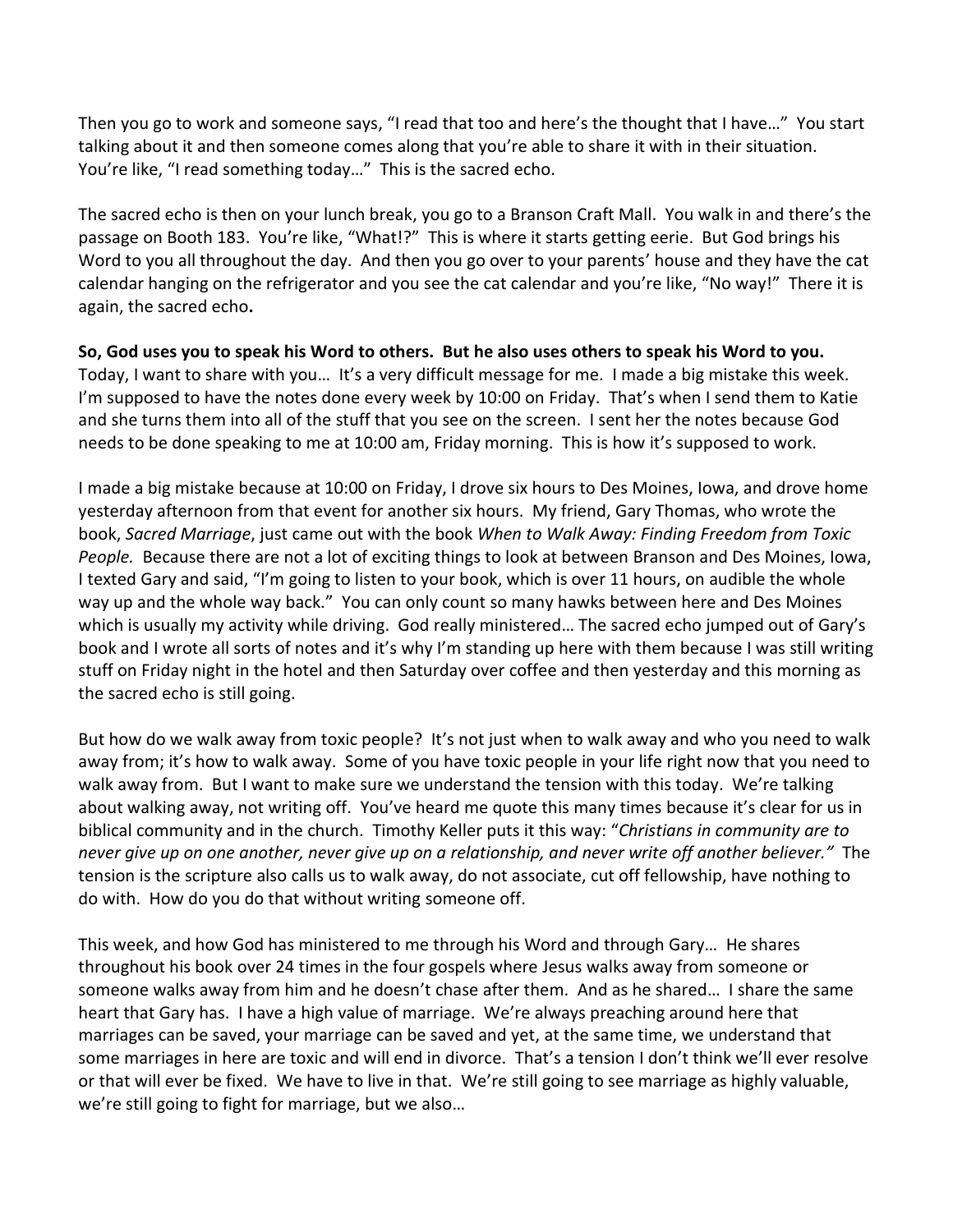I know I am going to allow the Lord to continue to speak this through me over the next month or two… With as much passion as I share with this, I know many of you have been hurt by that passion because there was never a way out. You're like, "Ted, I'm with a toxic spouse." And when I met with you about it, you went in to "It can be saved. People can change, and he hasn't, or she hasn't. And the church wasn't there for me when I needed to walk away from a toxic spouse."

I'm asking, "Lord help me. I don't think the tension is ever going to be resolved." But let this be my sacred echo as we help people. I want to make sure we're really clear on something. There is a big difference between a difficult marriage and a toxic marriage. There's a big difference. A toxic person is someone who is controlling, manipulative, unrepentant, and when you spend time around them, they make you think you're the crazy one. They are the person you spend time with and after you've spent time with them, it takes you days or weeks to recover from them.

Some of you are having that conversation right now about the holidays. You're telling your spouse, "I cannot go and be with your parents this Thanksgiving because you know it takes me weeks to recover from your mom." I'm not talking about a difficult mom; I'm talking about a toxic mom, an unrepetitive, controlling, manipulative person. How do you walk away without writing off?

I thought a lot of this was going to be about the church today, but I found… and after the first service, there were many tears as we met with folks about the struggle in marriage and in family. Walking away is important. Do you know why? It protects your sanity. My friend that wrote the book *Walking Away*… It's clear, it's the theme throughout all of Gary's book. When you spend and give all of your emotional energy and time to a toxic person, it takes away your ministry effectiveness. There are people who want to grow and want help and want to change and you can speak God's word to them, you can share God's word with them, but you are wasting too much time over here. A toxic person won't let you get away. A toxic person is constantly controlling the narrative and getting other people to go against you and pulling you away and taking you away and it's time for you to step back and to walk away, to protect your sanity, to protect your ministry effectiveness, to protect you calling, to protect your sleep. Some of you are losing sleep over the toxic people in your life. And it also protects your healthy relationships.

**1. Walk away from unrepentant believers**. Who's the first person that we see this idea with. We're going to go straight to the words of Jesus in Matthew 18. How do we walk away from unrepentant believers? Jesus gives us a three-step process. *[15](https://www.studylight.org/desk/?q=mt%2018:15&t1=en_niv&sr=1) "If your brother or sister sins…"* Please understand when we talk about walking away from an unrepentant person, when we use the term *church discipline*… I know my daughter and I have had great conversations with this at her school. But I'm here to tell you that Matthew 18 is not about someone you have a personal conflict with or a difference of opinion or you just have a bone to pick. This is for serious issues, a brother or sister sinning that you're concerned about. It's not three or four of you standing around going, "I don't like the way…" No, it starts with a personal, loving confrontation.

Step One: *"If your brother or sister sins, go and point out their fault, just between the two of you."* Can I encourage you? That means you don't find someone and go, "I'm thinking about confronting him; what do you think?" "Hey, you know so and so is doing this; have you seen it too?" That's when you get the word *they*. "*They* think you…" Or how about this one: "I'm not the only one that thinks this."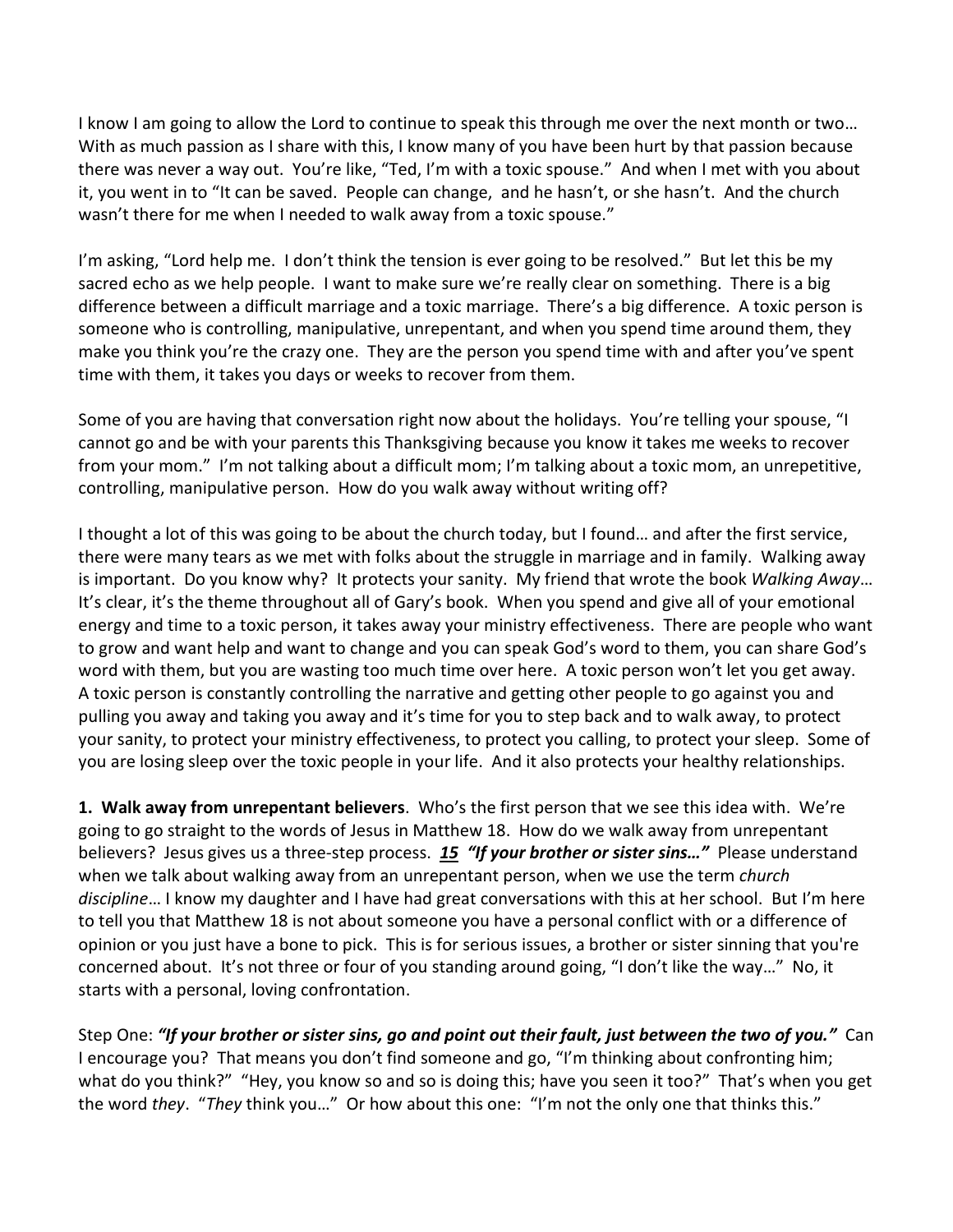That's someone who doesn't have a great case. If you have a brother or a sister in Christ who is in sin, it's loving confrontation. Why is this so hard? Because if you ever try to confront someone who is in sin, here's the tension again. Matthew 7. Adam shared how it should be used in the first message last month in our series on *Friend of Sinners*. But if you ever try to confront someone in their sin, what do they say? "Don't judge me. Who are you to judge me?" "Don't look at my speck with your gargantuan log sticking out of your face." I'm always intrigued by that, assuming when you confront someone... Travis Brawner and I talked about this after the 8:30 service and said, "I think the person who says don't judge me is assuming that I don't have anyone confronting me in my life." A healthy follower of Jesus wants people to confront stuff in their lives. I have those friends in my life who come at me and say, "Hey, you said this, you did this." And it not just over a bone to pick, but it's like, "Hey I think you were wrong. You should deal with that."

Some of you, when you talk to a toxic person – and you've tried to cut out a toxic person from your life – they'll respond with something like this: "Aren't you supposed to be a Christian? Aren't you supposed to be loving? Aren't you supposed to be forgiving?" Can I just encourage you? Don't take advice on Christianity from a toxic person. Don't let a toxic person quoting scripture at you weigh on you; walk away from it.

Some of you have had family do that. You still haven't forgiven me. Aren't you a Christian? Aren't you supposed to forgive me?" "I do forgive you; I don't trust you. As Christ has forgiven me, I have forgiven you, but I can't allow my children to be around you. I won't allow you to abuse them like you abused me." "I love you, I forgive you, Mom or Dad. I've walked away from that. I'm giving you a pathway into a life with your grandkids, but understand I'm going to create boundaries in this relationship." The first step of church discipline is between the two of you. *"If they listen to you, you have won them over."*

Step two: *[16](https://www.studylight.org/desk/?q=mt%2018:16&t1=en_niv&sr=1) "But if they will not listen, take one or two others along, so that 'every matter may be established by the testimony of two or three witnesses.'"* Why do you want to take someone with you if it didn't work on step one? Who you take with you needs to make sure you're acting in good faith, that you're doing it in the right spirit. That your lower lip is quivering, that your motives are right, that your approach is right. You really want to see a brother or sister saved and changed. Then if an agreement is made, then that person can say, "No, I was there." If someone tries to go back on it a day or week or two later, you can say, "No, I was there and here's what we discussed and here's what we tried to do for the reconciliation. I can give testimony to that."

Step 3 - *[17](https://www.studylight.org/desk/?q=mt%2018:17&t1=en_niv&sr=1) If they still refuse to listen, tell it to the church; and if they refuse to listen even to the church, treat them as you would a pagan or a tax collector.* What does that mean? To the persistent relentless, unrepentant believer who refuses to listen to the word of God, who refuses to listen to the authority of the church, at Step 3, if they haven't confessed or repented, it's at that point… Now please here this. This is tough and maybe it's the first time some of you are hearing this, but I want you to get the words of Jesus here. What he is saying is it's at that moment the church is to no longer affirm that person as a believer. You're not acting like a believer; you refuse to repent of the sin that you're in. The problem is we rarely get to Step 3.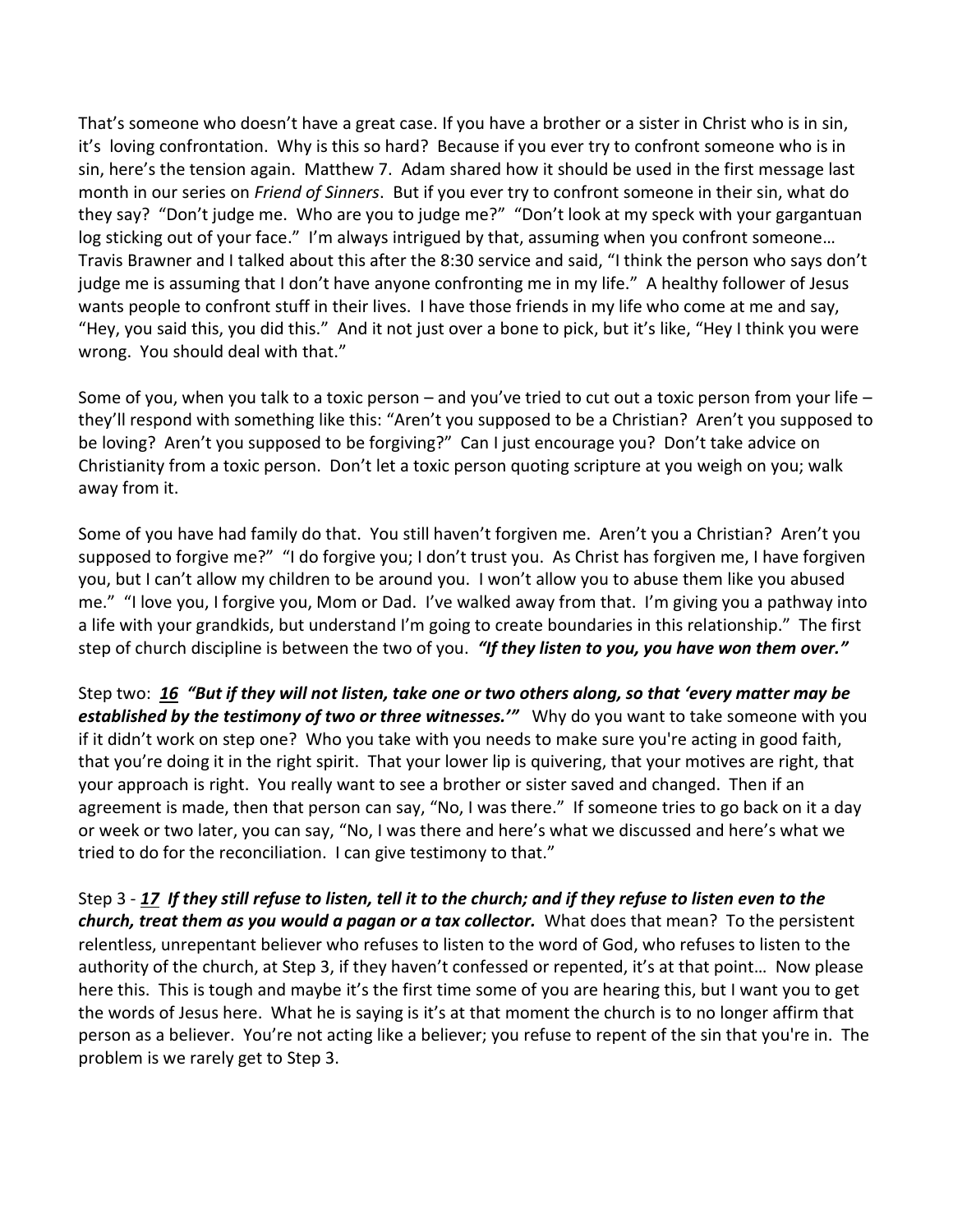Church discipline happens often around here, but we don't get to Step 3 because this town has plenty of churches to choose from. What happens is when you get into Step 1 or Step 2, people leave and go to another church. When they are asked what happened, they say, "Oh, they're all screwed up over there at Woodland Hills." The problem is they forget that I know that pastor and we text back and forth a lot. We're like Ben Affleck in *The Sum of all Fears*, working with that Russian operative, staving off disaster on the back channels. That's what we're doing. We're just telling one another to be careful. Are we gossiping? Yes, that's exactly what we're doing. NO. That's a joke for those of you brand new to our church. No, we're not gossiping. How many of you remember when churches used to send a letter with you to join the next church? We don't do that in churches anymore. That letter meant that person is in good standing in that church. This person is a believe who follows the Lord and follows his word. We don't do that anymore. Now you can hide from it and instead of dealing with your problems, you can go to another church and claim that it's the last church's problems.

Can I tell you what the heart of this is? We're seeking, in all of this, repentance and reconciliation, not division. We want people to change, to repent of their sins, but I want to make sure we're clear on what Jesus is teaching here. **Walking away is not a first step.** For those of you in a toxic marriage right now that your dealing with whether or not you should leave, understand safety is a first step, not divorce. We are here to help you emotionally, relationally, and physically be safe. It's why we've often helped people separate.

If the wife has a controlling husband who is manipulating her and controlling her every step of the way and we meet with them and we see that and we spot it and he's been controlling her for 20 years, we will tell them to separate. This is not healthy. This is dangerous. But we don't go to divorce, although that may happen. We make safety the priority. So, walking away is not a first step. We're going to see it in the second person we should walk away from. It's not a first step and it's not a fast process. This is messy and it takes time. And it should. You should labor over it. You should be praying over it. Before you move to Step 3, where you're going to say, "You're not acting like a believer, so we no longer affirm that you are," that's not something you take lightly. Therefore, you shouldn't take Steps 1 and 2 lightly. You should be praying over it.

I'm telling you that our church has not done this perfect over the past 17 years. There are many people that we've had to go back to and say, "Hey, we confess before you. We didn't handle that right. We were so exhausted and so beat down by it that we just wanted you gone. We were tired of it. Would you forgive us? It shouldn't be something you rush. It shouldn't be a first thought. We walk away from unrepentant believers.

**2. We walk away from divisive people.** The apostles take the teaching of Jesus and they are going to share it with individual on how to deal with it in the church. Titus dealt with it to the church of Thessalonica as well. And here is what we read in Titus 3: *[9](https://www.studylight.org/desk/?q=tit%203:9&t1=en_niv&sr=1) But avoid foolish controversies and genealogies and arguments and quarrels about the law, because these are unprofitable and useless.* Now watch Matthew 18 reflected in this. *[10](https://www.studylight.org/desk/?q=tit%203:10&t1=en_niv&sr=1) Warn a divisive person once…* Again, walking away not a first step. *…and then warn them a second time. After that, have nothing to do with them.* That's hard to hear but true. It's God's Word. *[11](https://www.studylight.org/desk/?q=tit%203:11&t1=en_niv&sr=1) You may be sure that such people are warped and*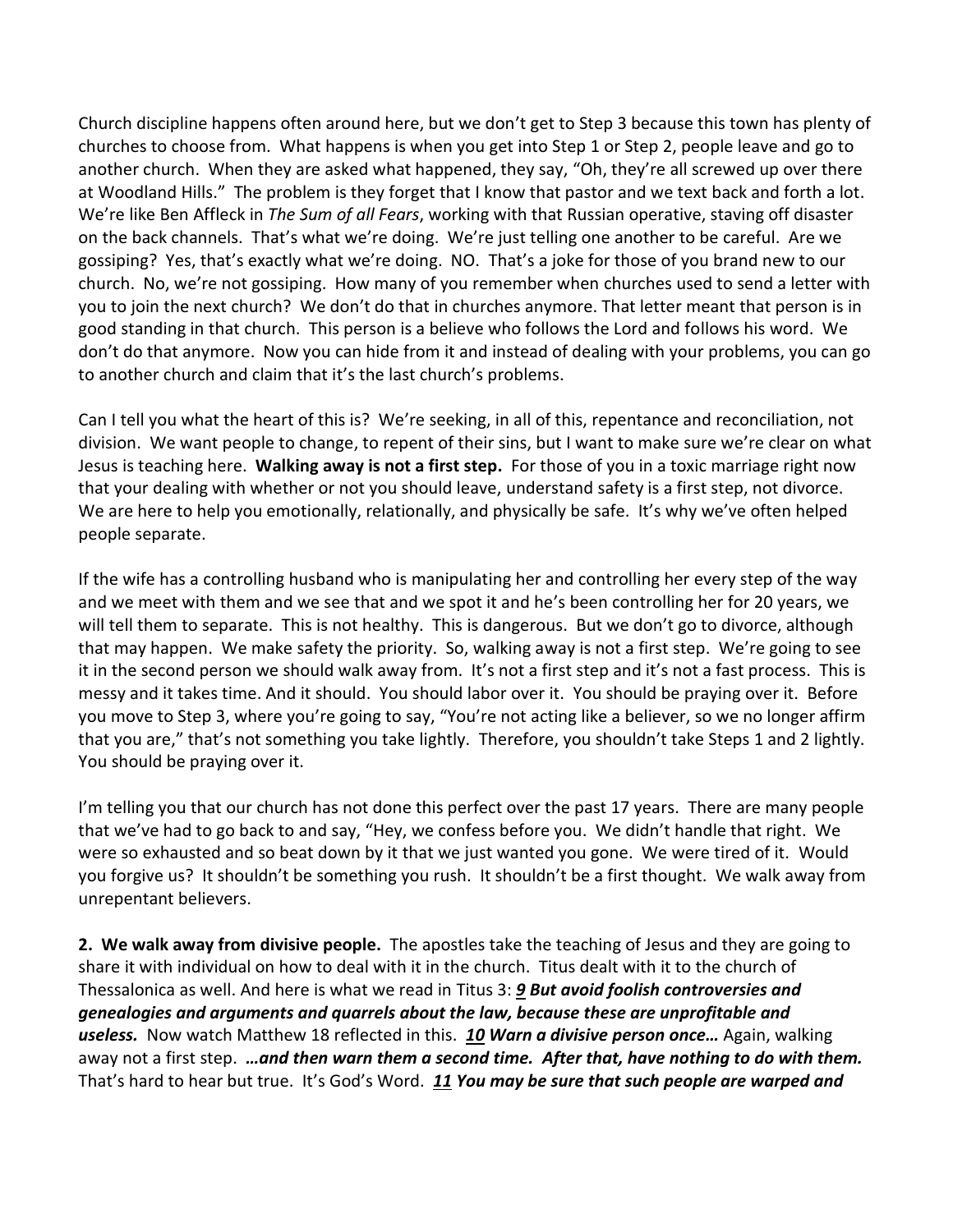*sinful; they are self-condemned.* The Greek word for warped means Satan is perverting this person and you walk away.

Charles Spurgeon… This is a long quote, but it's perfect with what we're talking about here in Titus. *Our days are few, and are far better spent in doing good, than in disputing over matters which are, at best, of minor importance.* 

This is what Gary's theme is all through the book – when to walk away. His theme is if you just give all of your time to toxic people, you'll have no energy to fulfill the mission that God has you on, the calling he has upon your life. There are people walking by you that are eager for you to minister to them, but you're giving the toxic people all the time.

The Lord has used this sacred echo in my life because I've wasted way too much time – and I confess it before you – over the last 17 years, targeting toxic people in sermons and leaving out the 98% who don't even know what's going on and they don't even have a clue. "He's an angry little preacher; what's going on?" I've asked our elders to hold me accountable to this. No more wasting sermon time on toxic people. We'll handle it one on one; we'll handle it in Step 2 as well, taking a few back, but we're no longer going to preach to one person and leave the other 99% out. I'm not going to use sermon time for that.

*"The old schoolmen did a world of mischief by their incessant discussion of subjects of no practical importance; and our Churches suffer much from petty wars over abstruse points and unimportant questions. After everything has been said that can be said, neither party is any the wiser, and therefore the discussion no more promotes knowledge than love, and it is foolish to sow in so barren a field."*

Spurgeon ends with this: "*Questions upon points wherein Scripture is silent; upon mysteries which belong to God alone; upon prophecies of doubtful interpretation; and upon mere modes of observing human ceremonials, are all foolish, and wise men avoid them."*

Walk away. And this week, did we not have that opportunity on social media from John McArthur and Beth Moore, Kanye, Halloween; it all just kind of came to a head on October 31<sup>st</sup>. I'm like you know what? I'll be healthier, I'll sleep better if I just walk away from all the silliness. May we always be a church that keeps the main thing the main thing. And all God's people said… Amen.

So, I want to preach less on non-essentials… only when it's fun. Y'all I'm working some stuff out up here this morning. I don't know if you know that. I'm literally working it out. This is a counseling session for me as I'm asking the Lord to continue to teach me and to speak to me through all of this. So, we want to walk away from divisive people.

By the way, before you start thinking about walking away from toxic people, make sure you're not one. That was my first prayer as I started driving Friday, checking my own heart because the Word of God is alive and active and that took me almost all the way to Kansas City before I could start thinking about the other folks.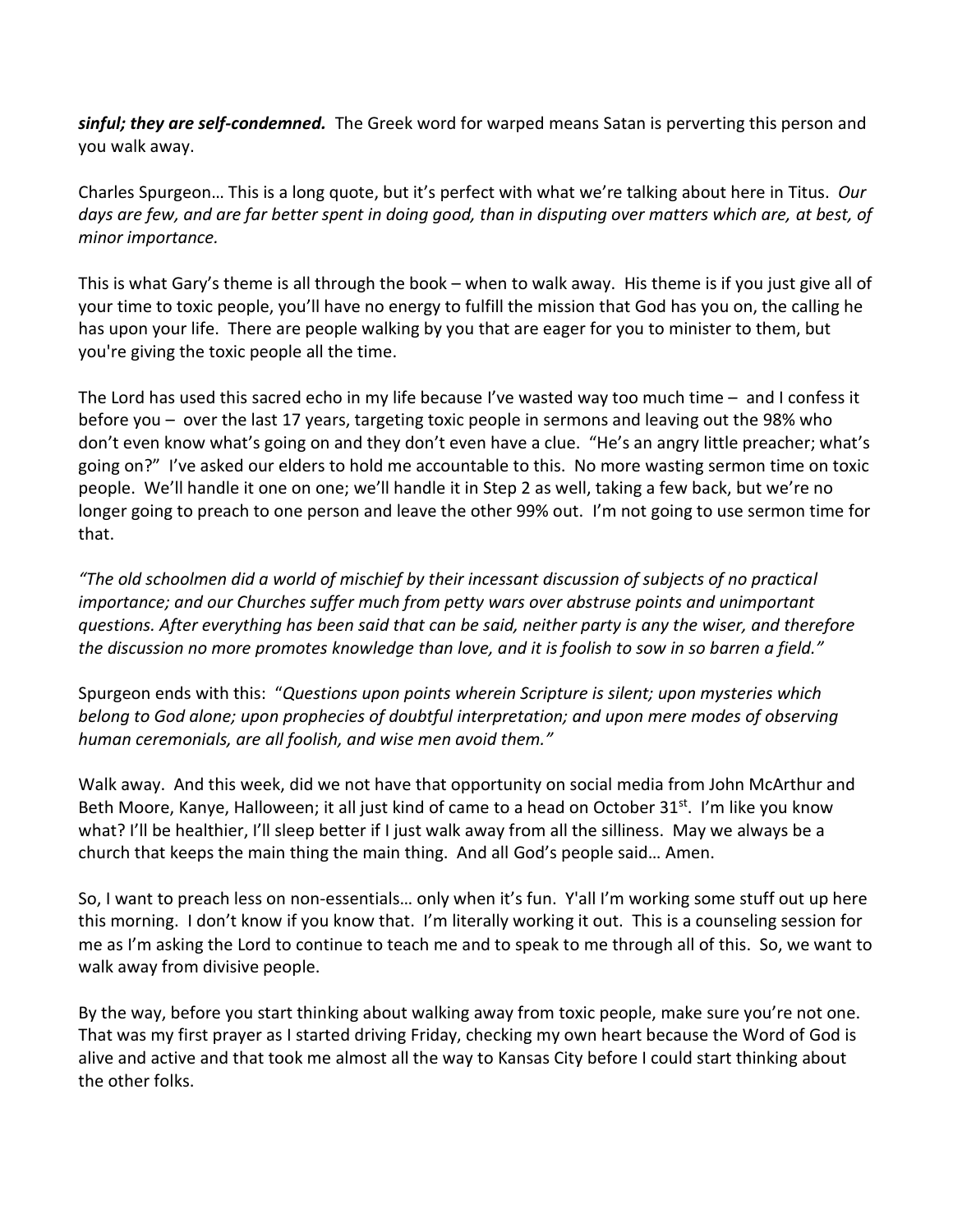**3. Walk away from idle people**. This sacred echo actually finds its way into our Christmas series that starts in December. It's called a *Quiet Christmas*. In Thessalonica, many were waiting for the Lord's return and they stopped working. "What's the point in working if the Lord is returning?" You almost get this visual of them standing outside waiting for the Lord to return. The Apostle Paul says this in 1 Thessalonians 4 and it's the theme for December for us. "Make it your ambition to live a quiet life. Mind your own business…" And all God's people said… Amen. "And work with your hands." He comes against slothfulness because idleness breeds sin. Some of you are dealing with that right now in your workplace. You have an idle person in the workplace, and you know idleness keeps productive people from producing. You've got that person that's always walking around the office, sounding like Charlie Brown's mom. You're like, "Will you go back to your office, go back to your cubical. Go do something because I've got stuff to do." Not only do idle people distract people who are busy and producing, they actually eat into it where now you have to provide for them because you're not getting your job done.

So, by the time you get to 2 Thessalonians, after he said in 1 Thessalonians to make your ambition to live a quiet life, mind you own business, and work with your hands, we get it with far more authority in Chapter 3 of 2 Thessalonians. *[6](https://www.studylight.org/desk/?q=2th%203:6&t1=en_niv&sr=1) In the name of the Lord Jesus Christ, we command you, brothers and sisters, to keep away from every believer who is idle and disruptive and does not live according to the teaching you received from us.* This is used like a military command. "Obey this or suffer the penalty of treason."

He goes on in Verse 11 - *[11](https://www.studylight.org/desk/?q=2th%203:11&t1=en_niv&sr=1) We hear that some among you are idle and disruptive. They are not busy; they are busybodies.* Do you know a busybody that's in everybody else's business and they get nothing done? We have the busybodies today. There's a platform for it and it's called Facebook. Getting in everybody's business. Mind your own business and work with your hands. If not, it's going to affect your sleep, your ministry effectiveness, and your sanity.

I asked for stories in the first service and I didn't get any and I'm wondering. Has anybody here had any success in your attacks and going after a toxic person, changing that toxic person? In 23 years of ministry, I don't have one story of how a toxic person has changed because of something I've said or done. Idleness breads sin if it distracts busy people. Young people, watch who you spend your time with. Get around productive people. Do you want to be successful in life? Do you think your degree matters? That's somewhat important, but where you graduate from… I'm telling you that your success in life has more to do with your hustle. It has far more to do with the people you hang around than the name that's on your degree. Keep away from busybodies.

But watch… We have to watch our approach too. You see the heart of compassion in this. We're not writing off or walking away. This is what Paul says. *[14](https://www.studylight.org/desk/?q=2th%203:14&t1=en_niv&sr=1) Take special note of anyone who does not obey our instruction in this letter. Do not associate with them, in order that they may feel ashamed.* We don't like hearing that from the scripture today, especially in a culture that says, "I don't want you to say or do anything that makes me have negative feelings." The whole point of this is that you would feel that and go, "Something's wrong with me. I need to change. People aren't wanting to spend time with me anymore. My home group, every time I start talking, they shut down. I'm being ostracized. I'm being kept out, kept away." The goal of that isn't because we're unloving. The goal of that isn't because we hate you.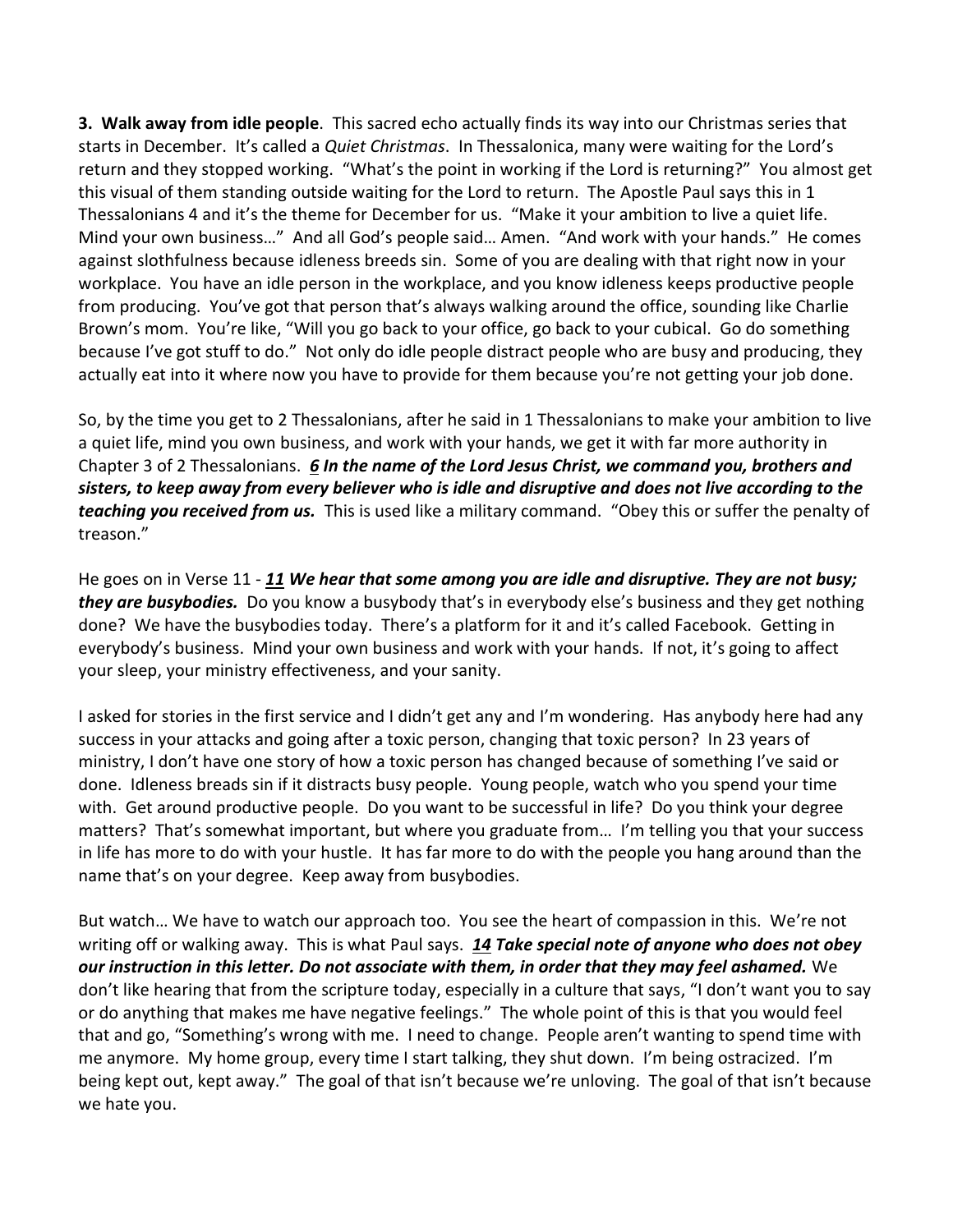It even goes on to say, *[15](https://www.studylight.org/desk/?q=2th%203:15&t1=en_niv&sr=1) Yet do not regard them as an enemy, but warn them as you would a fellow believer.* Go into Matthew 18. Don't treat them as the enemy. We just want you to see it. But if you go from small group to small group to small group and then you go from church to church to church, from job to job to job, and all you've ever experienced in your life are crazy people, I'm here to tell you, from the heart of a past who loves you, you are the crazy person. Wherever you go, there you are. And for your whole adult life you have, like a boat, the whole wake behind you. Jobs you couldn't keep, churches you couldn't stay in, people that left you, friendships… It's time for you to understand that God's calling you to change. This has nothing to do with the people sitting around you right now. It's you. Don't be all mad. "I never want to go to a church that makes me feel ashamed. I was told this is the feel-good church." We want you to understand how God changes people and it's time for us as a church to realize it's not us that does the changing. No matter how much you engage the toxic person, no matter how much you go after them online or in your family, it's time to leave that to the Lord.

One of the takeaways from Gary's book for me was **talk to God about the toxic person more than you talk to the toxic person**. When you meet a toxic person, my encouragement to you is to immediately pray for their family because somebody is dealing with them a lot more that you are. When I meet a toxic woman who I know is married, I immediately pray for her husband. When I meet a toxic man who I know is married, I immediately pray for his wife. I pray for their children because I'm in just a quick little interaction and I can move on from this, but he's going home to somebody, she's going home to someone to live out this controlling, manipulative, unrepentant, relentless, persistent, sinful life.

How do we walk away without writing off? There are two more people in the few minutes that we have. We walk away from the disobedient one with compassion.

**4. We walk away from easily angered people**. Again, if you hang around easily angered people, it's going to turn you into an easily angered person. Proverbs 22 says, *[24](https://www.studylight.org/desk/?q=pr%2022:24&t1=en_niv&sr=1) Do not make friends with a hottempered person, do not associate with one easily angered, [25](https://www.studylight.org/desk/?q=pr%2022:25&t1=en_niv&sr=1) or you may learn their ways and get yourself ensnared.* Walk away. Again, there's a difference between a difficult person and a toxic person. There is also a difference between a toxic person and those of us who maybe have toxic moments. I think it hits all of us at some point. Toxic people can make you have toxic moments or even toxic tendencies can come out, but it doesn't mean you are a toxic person and a difficult person. We may have different opinions, but we don't want to be ensnared by easily angered people.

**5. We walk away from the quarrelsome person**. Haven't you discovered that the toxic people just feed on the conflict. They love it. I think the term we use is trolls for it. They just want to poke the bear to get you angry so you'll respond and now they can respond back. As you and are supposed to love and pursue and bask in peace… As followers of Christ, that's what we are called to do. We're supposed to be peacemakers. That's what I love about the holidays. Things slow down for me. It's just that peace in the home. Toxic people love just the opposite. They are at their best when you are at your worst. They feed on that and they love that.

I had to unfriend somebody on Facebook last year. It was one of the hardest things I've ever done because she's in her 70s. It was the wife a Sunday school teacher I had growing up. She came on Facebook and friended me. I recognized her name and thought it was neat. But then within a week, it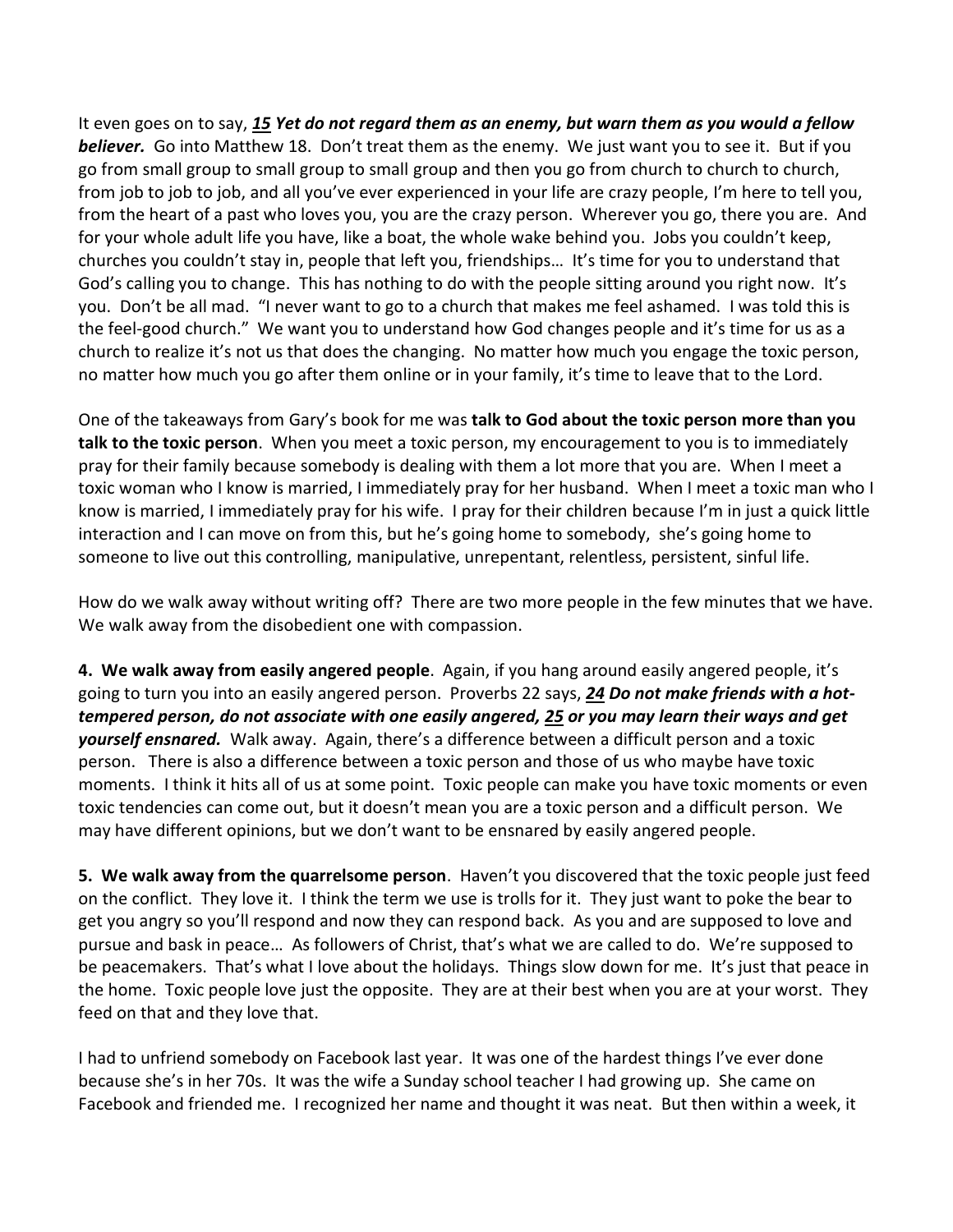was so toxic. You know how you all laugh when I talk about the independent, fundamental, premillennial, King James Version only Baptist? You know who doesn't laugh at those jokes? Independent, fundamental, pre-millennial, King James Version only Baptists. But when you hear it in comedy or in jokes, you can laugh. I go to a lot of independent Baptist churches and they laugh at it when they know this. But when it's online… and she wasn't even mad at me; she was mad at you, those commenting. She was tearing you limb from limb. I had to go unfriend. Why? For her sake, not mine. I had to walk away from that relationship.

Here's the bottom line. We say it around here often. *Without wood a fire goes out; without a gossip a quarrel dies down. As charcoal to embers and as wood to fire, so is a quarrelsome person for kindling strife*. -Proverbs 26 They feed on it. It's like eating candy for them. *The words of a gossip are like choice morsels; they go down to the inmost parts.* They can't get enough, and they want you to participate and they want to work you into a level of toxicity that joins them and then turns you against other people.

**The bottom line is you don't have to show up to every fight you're invited to, but you do need to be specific and loving when asked why you walked away.** This is what it means to walk away without writing off.

Gary shares a story in his book, *When to Walk Away*, about a young man who was raised by two alcoholics. Almost every night, his dad took out his rage on his son, very physically abusive. The young man came to know the Lord in college and met a godly woman and they started having a family. I don't know why this gets me so emotional because I just know there are so many stories in here right now with folks trying to escape toxic family members.

They started having children and Mom and Dad started watching their son and daughter-in-law and kids living life, serving the Lord, in the church, plugged in. It started to really do something. They started to have remorse for the abuse. When they started having grandkids, they realized this was their opportunity to get a do over. But when the son told his dad, "Our children will never be left alone with you." Because Mom and Dad still haven't stopped drinking. They were still drinking too much. His dad responded with, "Aren't you supposed to be a Christian? I thought Christianity was about forgiving. You still haven't forgiven me."

Can I encourage you. This is hard to say, but I'm going to say it. Do not take biblical advice from your alcoholic father. Take it from people who are walking with the Lord. Take it from people who have spiritual authority in your life and stop allowing people to twist and turn the scripture to have control over you. Walk away from that.

This guy handled it far better than I think I ever would have. He said, "Dad, I am called as a Christian to forgive and I want you to know I have forgiven you. I do not trust you."

Can I just tell you there as some here that don't like that, but the majority of people in here right now that say the son telling his dad, "You'll never spend time alone with my kids." The majority of us in here are going, "That is a healthy person." A healthy person should be protecting their family.